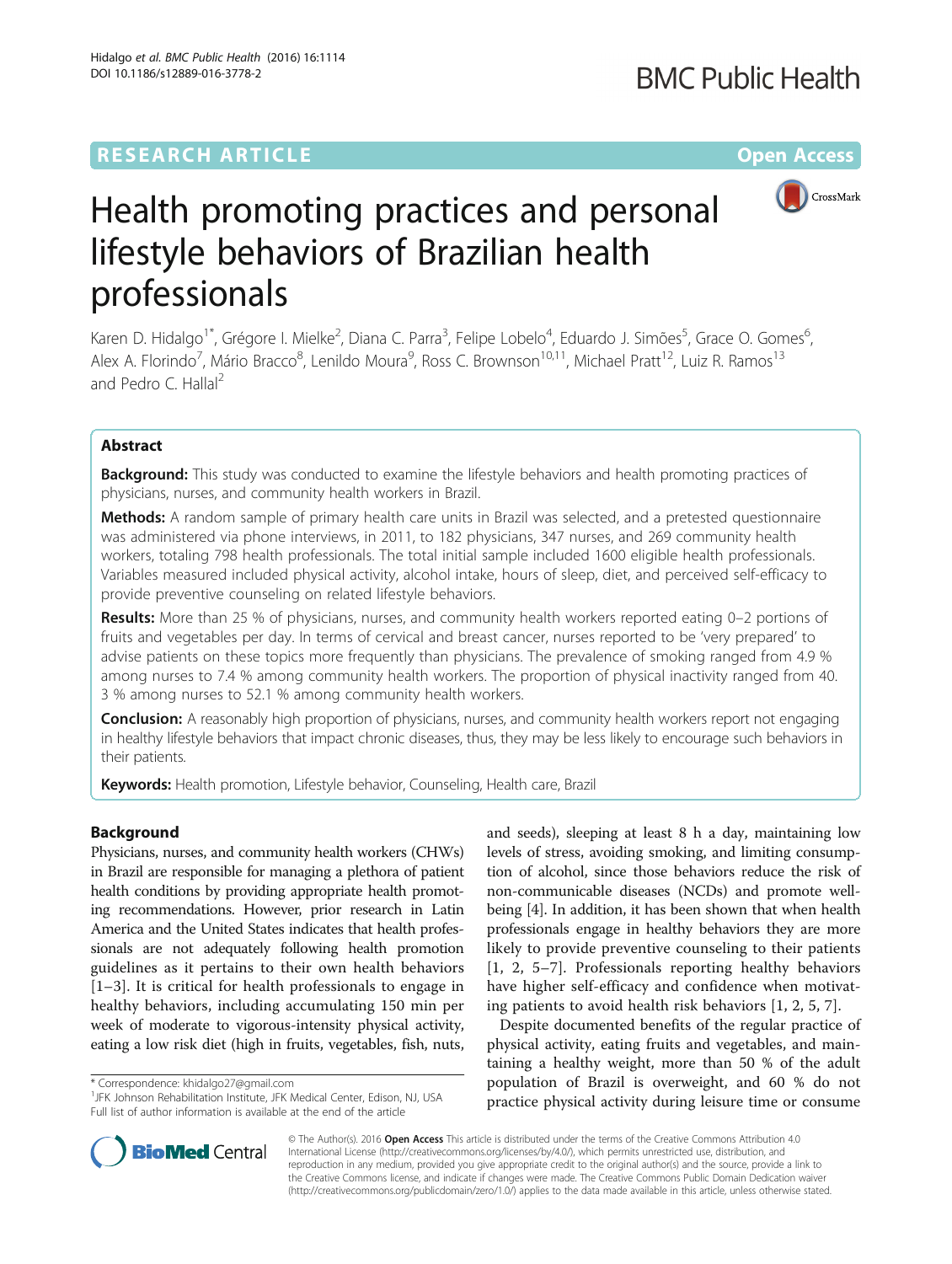fruits and vegetables regularly [[8](#page-8-0)–[11](#page-9-0)]. In spite of the large amount of information about the effective health benefits of physical activity prescribed by physicians, rates of exercise counseling remain low [\[1](#page-8-0), [11](#page-9-0)].

A limited amount of research is found in Latin America that examines health professionals' life style and health behaviors. For instance, a study conducted in Bogota, Colombia, focused on medical students' health practices but offered no data on the health behaviors of practicing health professionals [[12](#page-9-0)]. However, there is one comprehensive literature review conducted in Africa which focused on the personal physical inactivity and the patient counseling practices among medical doctors [\[13\]](#page-9-0). The review targeted individual participation in physical activity and readiness to improve personal health. Another aspect focused on the credibility of the doctors' counseling and whether they can then disclose personal health practices to patients. It also indicated that physicians' knowledge on designing an exercise program with the recommended frequencies affected their ability to counsel patients on physical activity [\[14](#page-9-0)].

The Brazilian Unified Health System (Sistema Único de Saúde; SUS) can potentially take a primary role in implementing evidence based trainings for health care professionals on effective ways to counsel their patients on healthy behaviors and, at the same time, promote uptake of healthy lifestyles among health professionals. Specifically, SUS uses primary health care settings as the first step toward providing prevention and treatment [[15](#page-9-0)]. Additionally, CHWs are an integral part of Brazil's Unified Health System, meant to provide care funded by taxes to all citizens [\[16\]](#page-9-0). The Brazilian goverment also has a strategic plan to tackle the rising rates of NCDs. Thus, it is crucial to place emphasis on the role of health professionals working in primary health care units providing care to around 60 % of the Brazilian population [[17](#page-9-0)].

The purpose of this study is to determine the health promotion practices and personal lifestyle behaviors of health professionals (physicians, nurses, and CHWs) working at primary care units in the Brazilian SUS system. It is hoped that results from this study will increase awareness and help design interventions to improve health professionals' own lifestyle and health promoting behaviors. The main descriptive research questions include:

- 1) What percentage of health professionals reported getting at least 8 h of sleep, consuming alcohol within the past month, being physically inactive, and/or watching 4 or more hours of television per day?
- 2) What percentage of health professionals eat the recommended 5 or more portions of fruits and/or vegetables per day?
- 3) What percentage of health professionals reported being former or current smokers?
- 4) How did physicians, nurses, and CHWs perceive their level of preparedness to discuss preventive counseling on five different health topics (nutrition, exercise, weight control, breast cancer, and cervical cancer)?
- 5) What percentage of nurses vs. physicians recommended that their patients incorporate a healthy diet, practice physical activity, avoid smoking, control alcohol intake, and take medications properly?

# **Methods**

# Subjects

A list with all 42,000 primary care units in Brazil was compiled. Through a systematic protocol, we randomly selected 1,600 sampling units for inclusion in this study. There were no exclusion criteria as only selected primary care units throughout the 27 states of Brazil were contacted to collect data. In 2011, a health coordinator at each unit and one professional such as a physician, nurse, or CHW was interviewed over the telephone, with random digit sampling, by one of six trained field interviewers. The field interviewers were graduate students from the Federal University of Pelotas in Brazil. The average completion time for the survey was 40 min. The sample included 1,600 eligible health professionals divided as follows: 534 physicians, 533 nurses, and 533 CHWs. The number of health professionals was derived by using the total 1,600 sampling units and dividing it by 3, as our target number of participants in each group of health professionals needed to be distributed as equally as possible. The sample of this study included 182 physicians (34.1 % response rate), 347 nurses (65.1 % response rate), and 269 CHWs (50.5 % response rate), totaling 798 Brazilian health professionals.

# Ethics, consents and permissions

The health professionals were instructed that their participation was voluntary. This cross–sectional study was part of Project GUIA (2010) (Guide for Useful Interventions for Physical Activity in Latin America and Brazil). The Federal University of Pelotas Ethics Committee (#16154) and Washington University in St. Louis Institutional Review Board approved this study.

# Survey questions/items description

The survey had a total of 57 items for CHW respondents and a total of 79 items for physician and nurse respondents (Additional file [1\)](#page-8-0). CHWs were not asked certain items that physicians and nurses had in their questionnaire because it was outside the scope of their job responsibilities. For example, CHWs were not asked if they make the recommendation to their patients with high BMIs or hypertension to control their alcohol intake or items related to medications. Physicians and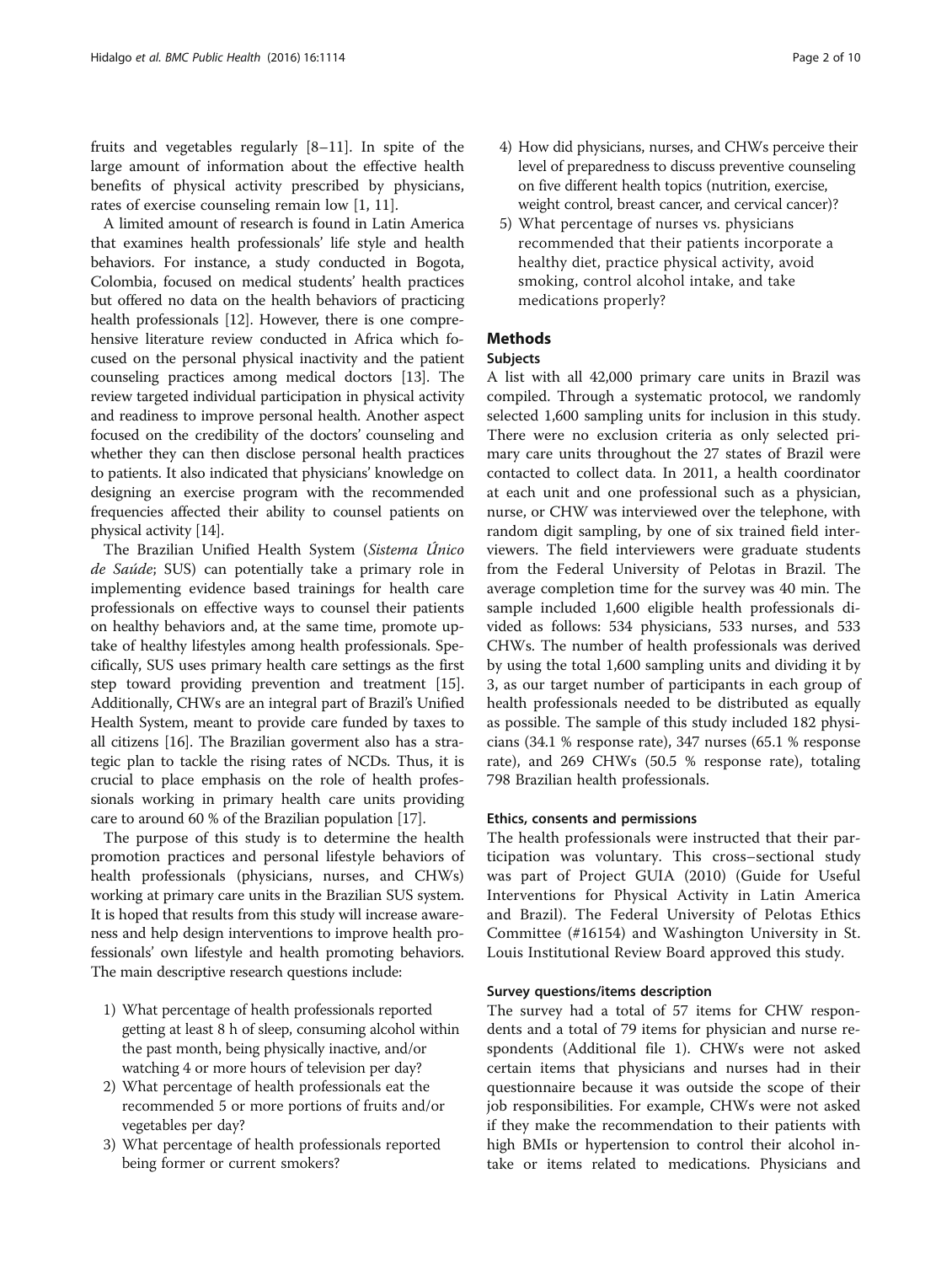nurses were asked, "When you treat a patient in a habitual week of work with a certain condition, i.e. high BMI, what do you advise?" The sub-questions included for the patient to diet, to practice physical activity, to avoid smoking, to control alcohol intake, and to take medications properly (yes vs. no). Physicians and nurses were asked only the questions stated above for the following special patient groups: patients with high BMIs, patients with dyslipidemia altered lipid profile, patients with hypertension, patients with type 2 diabetes, and patients with breast or cervical cancer. Rating-scale items were used to ascertain health professionals' self-reported personal health behaviors and counseling practices including perceived level of training when talking to patients about healthy lifestyles. Specifically, health professionals' level of training when talking to patients about nutrition, physical activity, weight control, and breast and cervical cancer screening were rated on a rating-scale from 1 to 3, with 1 representing "unprepared," 2 representing "somewhat prepared," and 3 representing "very prepared." The participants' body mass index (BMI), which equals weight in kilograms divided by height in meters squared, was calculated using the Centers for Disease Control and Prevention's standard weight status [\[18](#page-9-0)]. Other sociodemographic characteristics included race/ ethnicity, marital status, and self-reported health status.

Questions related to lifestyle behaviors, such as alcohol consumption, smoking status, hours of sleep, time spent watching TV, and intake of fruits and vegetables, had discrete response options. For fruit intake, we asked, "On average, how many portions of fruits do you consume per day?" The response format included the following seven options:  $(0)$ ,  $(1)$ ,  $(2)$ ,  $(3)$ ,  $(4)$ ,  $(5)$ , and  $(6+)$ . The same was applied to the vegetable intake variable. For time spent watching television, we asked, "How much time do you spend watching TV on a normal weekday (i.e. number of hours)?" The items regarding alcohol use inquired about frequency and daily quantity of alcohol consumption within the past month. One dose or serving was equivalent to 1 can of beer, 1 glass of wine, or 1 shot of hard liquor. According to the USA National Institute on Alcohol Abuse and Alcoholism, men having 5 drinks or more on any single day, and more than 14 drinks per week, is considered heavy or at-risk drinking. At the same time, women having 4 drinks or more on any single day, and more than 7 drinks per week, is considered heavy or at-risk drinking [[19, 20](#page-9-0)].

The survey included physical activity related questions from the International Physical Activity Questionnaire (IPAQ) which has been validated for use in Brazil [[21](#page-9-0), [22](#page-9-0)]. All the items were standardized and pilot tested [\[21, 22](#page-9-0)]. Specifically, we used the following questions from the IPAQ:

- 1. "During the last 7 days, on how many days did you do moderate physical activities in your leisure time?" (Additional file [2](#page-8-0)). Moderate was defined as activities that take modest physical effort and make you breathe somewhat harder than normal.
- 2. "During the last 7 days, on how many days did you do vigorous physical activities in your leisure time?" (Additional file [2](#page-8-0)). Vigorous was defined as activities that take hard physical effort and make you breathe much harder than normal. Then, participants were asked from those days how many minutes per day were spent doing moderate-to-vigorous physical activity. Physically inactive participants were those who selfreported not spending at least 150 min per week of moderate-to-vigorous physical activity (leisure time).

# Data analysis

EpiData statistical software version 3.1 [\[23](#page-9-0)] was used to enter the collected data, to verify consistency, account for missing values, and then transfer it to Stata version 11 [[24\]](#page-9-0). Descriptive statistics were used to characterize the sample. Age was divided based on size of groups; since only 23 health professionals were 60 years or older, the rest of the age groups were categorized as 20 to 29, 30 to 39, 40 to 49, and 50 to 59. All analyses were stratified by health professional (physician, nurse, or CHW). Multivariate analysis was not performed in this study because the focus of this study was to be descriptive and to highlight possible baseline risk factor behaviors among health care professionals in Brazil. Relative frequencies and percentages of responses across the three groups of health care professionals were calculated. Table [1](#page-3-0) includes percentages based on total number of participants for each type of profession, specifically, a physician, nurse, or CHW or overall as appropriate. Table [2](#page-4-0) includes a descriptive snapshot of the lifestyle behaviors, such as smoking status, alcohol consumption, duration spent watching television, and personal health behaviors such as consumption of fruits and vegetables, time spent exercising, and sleep duration for the nurses, physicians, and CHWs who responded to the questionnaire.

# Results

Table [1](#page-3-0) indicates that about 70 % of the participants were in the age range of 20–39 years old and most were females (77 %). However, more male than female physicians responded to the survey (57 %) (Table [1\)](#page-3-0). A large percentage of physicians and nurses identified their race as White, 68 % and 62 %, respectively. As for CHWs, the largest proportion was multiracial (48 %). Most health professionals were married or reported living with a partner (58 %). A large percentage of physicians reported that they perceive their health status to be "excellent" (32 %) whereas (37 %) nurses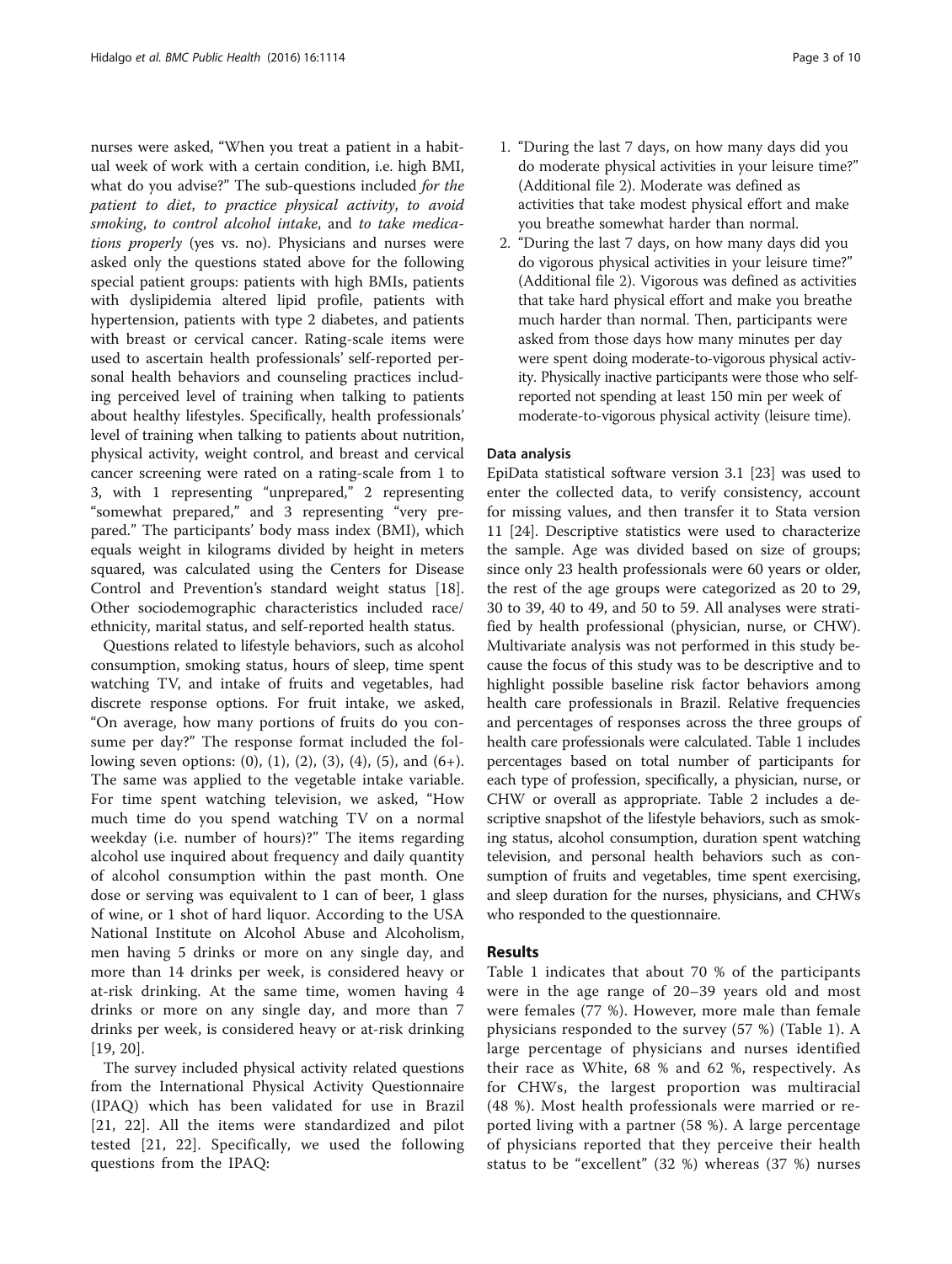| Variable                 | Physicians                |           | Nurses                    |             | CHWs                      |                     | Total                     |                |
|--------------------------|---------------------------|-----------|---------------------------|-------------|---------------------------|---------------------|---------------------------|----------------|
| Gender                   | n.                        | $\%$      | n                         | $\%$        | n                         | $\%$                | $\boldsymbol{\mathsf{n}}$ | $\%$           |
| Male                     | 103                       | 56.6      | 53                        | 15.3        | 29                        | 10.8                | 185                       | 23.2           |
| Female                   | 79                        | 43.4      | 294                       | 84.7        | 240                       | 89.2                | 613                       | 76.8           |
| $P$ value                | $0.001***$                |           |                           |             | 0.698                     |                     | $\overline{\phantom{a}}$  |                |
| Age (years)              | n                         | $\%$      | n                         | $\%$        | $\boldsymbol{\mathsf{n}}$ | $\%$                | $\boldsymbol{\mathsf{n}}$ | $\%$           |
| 20 to 29                 | 44                        | 24.2      | 164                       | 47.4        | 76                        | 28.3                | 284                       | 35.6           |
| 30 to 39                 | 59                        | 32.4      | 117                       | 33.8        | 107                       | 39.8                | 283                       | 35.5           |
| 40 to 49                 | 32                        | 17.6      | 44                        | 12.7        | 58                        | 21.6                | 134                       | 16.8           |
| 50 to 59                 | 31                        | 17.0      | 18                        | 5.2         | 24                        | 8.9                 | $73\,$                    | 9.2            |
| $>60$                    | 16                        | $\rm 8.8$ | $\mathsf{3}$              | 0.9         | $\overline{4}$            | 1.5                 | 23                        | 2.9            |
| $P$ value                | $0.001***$                |           |                           | 0.825       |                           |                     |                           |                |
| Race/Ethnicity           | n                         | $\%$      | n                         | $\%$        | n                         | $\%$                | $\boldsymbol{\mathsf{n}}$ | $\%$           |
| White                    | 123                       | 67.6      | 215                       | 62.0        | 104                       | 39.0                | 442                       | 55.5           |
| Black                    | $10$                      | 5.5       | 24                        | 6.9         | $27\,$                    | 10.1                | 61                        | $7.7\,$        |
| Asian                    | 5                         | 2.8       | 12                        | 3.5         | $\,8\,$                   | 3                   | 25                        | 3.1            |
| Multiracial              | 44                        | 24.2      | 96                        | 27.7        | 127                       | 47.6                | 267                       | 33.5           |
| Indigenous               | 0                         | 0         | $\mathsf{O}\xspace$       | $\mathbb O$ | $\mathbf{1}$              | 0.4                 | $\mathbf{1}$              | 0.1            |
| $P$ value                | 0.636                     |           |                           |             | 0.982                     |                     | $\overline{\phantom{a}}$  |                |
| Health status            | n                         | $\%$      | n                         | $\%$        | n                         | $\%$                | n                         | $\%$           |
| Excellent                | 59                        | 32.4      | 88                        | 25.4        | 48                        | 17.8                | 195                       | 24.4           |
| Very good                | 53                        | 29.1      | 105                       | 30.3        | $44\,$                    | 16.4                | 202                       | 25.3           |
| Good                     | 57                        | 31.3      | 127                       | 36.6        | 123                       | 45.7                | 307                       | 38.5           |
| Regular                  | 13                        | 7.1       | 22                        | 6.3         | 54                        | 20.1                | 89                        | 11.2           |
| Bad                      | $\mathsf{O}\xspace$       | 0         | 5                         | 1.4         | $\mathsf{O}\xspace$       | $\mathsf{O}\xspace$ | 5                         | $0.6\,$        |
| $P$ value                | 0.208                     |           |                           |             | 0.820                     |                     | ÷,                        |                |
| Marital status           | n                         | $\%$      | $\boldsymbol{\mathsf{n}}$ | $\%$        | $\boldsymbol{\mathsf{n}}$ | $\%$                | n                         | $\%$           |
| Single                   | 56                        | 30.9      | 153                       | 44.4        | 65                        | 24.2                | 274                       | 34.5           |
| Married/with<br>partner  | 111                       | 61.3      | 171                       | 49.6        | 180                       | 66.9                | 462                       | 58.1           |
| Separated                | 12                        | 6.6       | 19                        | 5.5         | 17                        | 6.3                 | $48\,$                    | $6.0\,$        |
| Widow(er)                | $\overline{2}$            | 1.1       | $\overline{2}$            | 0.6         | $\overline{7}$            | $2.6\,$             | 11                        | $1.4\,$        |
| $P$ value                | $0.028*$                  |           |                           |             | 0.143                     |                     | $\overline{\phantom{a}}$  |                |
| <b>BMI</b>               | $\boldsymbol{\mathsf{n}}$ | $\%$      | $\boldsymbol{\mathsf{n}}$ | $\%$        | $\boldsymbol{\mathsf{n}}$ | $\%$                | $\boldsymbol{n}$          | $\%$           |
| Below 18.5 (Underweight) | 6                         | 3.3       | 16                        | $4.6\,$     | 10                        | 3.7                 | 32                        | $\overline{4}$ |
| 18-24.9 (Normal)         | 75                        | 41.2      | 196                       | 56.5        | 128                       | 47.8                | 399                       | 50.1           |
| 25-29.9 (Overweight)     | 72                        | 39.6      | 91                        | 26.2        | 92                        | 34.3                | 255                       | 32             |
| 30 and over (Obese)      | 29                        | 15.9      | 44                        | 12.7        | 38                        | 14.2                | 111                       | 13.9           |
| $P$ value                | $0.003**$                 |           |                           |             | $\overline{\phantom{a}}$  |                     | i,                        |                |

<span id="page-3-0"></span>**Table 1** Demographic characteristics of health professionals, Brazil, 2011,  $(N = 798)$ 

Note: \* Statistically significant at  $p < 0.05$ , \*\* Statistically significant at  $p < 0.01$ , \*\*\*Statistically significant at  $p < 0.001$ 

and (46 %) of CHW rated it as "good." In terms of BMI, physicians (41 %) and nurses (57 %) were within the normal range (Table 1). Nearly 40 % of physicians were overweight and 16 % were obese (Table 1). As for CHWs, 34 % were overweight and 14 % were obese (Table 1).

Health professionals were asked about their perceived level of training when speaking to patients about nutrition, physical activity, weight control, and breast and cervical cancer screening (Fig. [1a](#page-5-0)–[c\)](#page-5-0). The proportion of CHWs who reported being unprepared or not trained enough to speak with their patients about maintaining a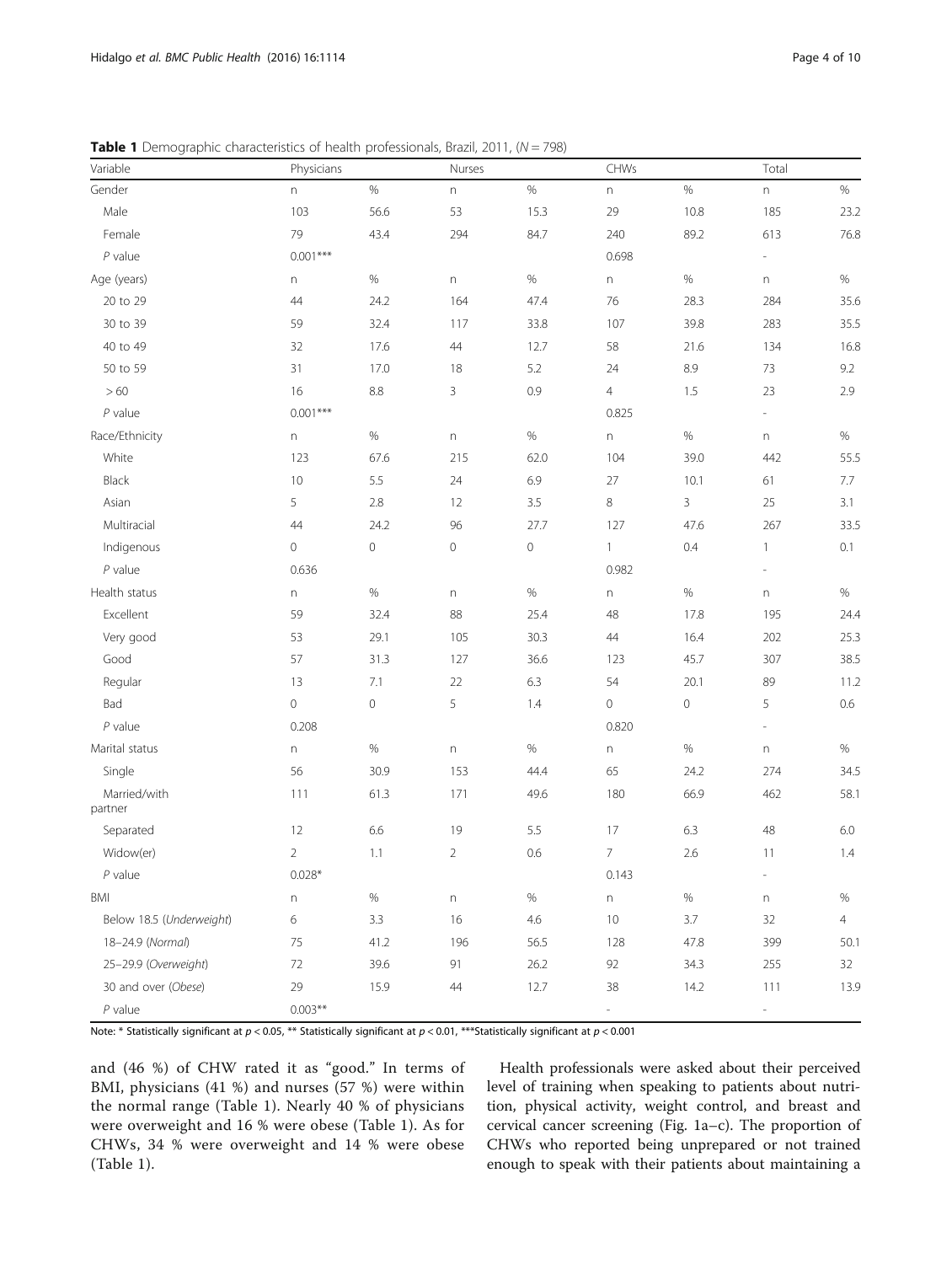<span id="page-4-0"></span>Table 2 Distribution of Responses for Physicians', Nurses', and CHWs' Lifestyle and Personal Health Behaviors, Brazil, 2011, ( $N = 798$ )

|                                                              | Physicians     |               | Nurses         |      | <b>CHWs</b> |               |  |  |  |  |  |  |
|--------------------------------------------------------------|----------------|---------------|----------------|------|-------------|---------------|--|--|--|--|--|--|
| Variable                                                     | n              | $\frac{0}{0}$ | n              | %    | n           | $\frac{0}{0}$ |  |  |  |  |  |  |
| Sleep duration (hours)                                       |                |               |                |      |             |               |  |  |  |  |  |  |
| $3 - 6$                                                      | 89             | 49.7          | 94             | 27.1 | 61          | 22.9          |  |  |  |  |  |  |
| $7 - 8$                                                      | 84             | 46.9          | 237            | 68.3 | 179         | 67.3          |  |  |  |  |  |  |
| $9 (+)$                                                      | 6              | 3.4           | 16             | 4.6  | 26          | 9.8           |  |  |  |  |  |  |
| Number of days of alcohol consumption within the last month  |                |               |                |      |             |               |  |  |  |  |  |  |
| $0 - 3$                                                      | 124            | 69.3          | 284            | 82.1 | 237         | 88.4          |  |  |  |  |  |  |
| $4 - 6$                                                      | 40             | 22.3          | 47             | 13.6 | 22          | 8.2           |  |  |  |  |  |  |
| $7 (+)$                                                      | 15             | 8.4           | 15             | 4.3  | 9           | 3.4           |  |  |  |  |  |  |
| Number of doses of alcohol consumption within the last month |                |               |                |      |             |               |  |  |  |  |  |  |
| $0 - 2$                                                      | 169            | 94.9          | 331            | 96.2 | 269         | 100           |  |  |  |  |  |  |
| $3 - 4$                                                      | $\overline{4}$ | 2.2           | $\overline{4}$ | 1.2  | $\Omega$    | 0             |  |  |  |  |  |  |
| $5(+)$                                                       | 5              | 2.8           | 9              | 2.6  | 0           | 0             |  |  |  |  |  |  |
| Smoked at least 100 cigarettes (lifetime)                    |                |               |                |      |             |               |  |  |  |  |  |  |
| no                                                           | 143            | 79.9          | 305            | 87.9 | 216         | 80.3          |  |  |  |  |  |  |
| yes                                                          | 36             | 20.1          | 42             | 12.1 | 53          | 19.7          |  |  |  |  |  |  |
| Smoking status                                               |                |               |                |      |             |               |  |  |  |  |  |  |
| Never                                                        | 147            | 82.1          | 305            | 87.9 | 215         | 79.9          |  |  |  |  |  |  |
| Former                                                       | 22             | 12.3          | 25             | 7.2  | 34          | 12.6          |  |  |  |  |  |  |
| Current                                                      | 10             | 5.6           | 17             | 4.9  | 20          | 7.4           |  |  |  |  |  |  |
| Time spent watching television daily (hours)                 |                |               |                |      |             |               |  |  |  |  |  |  |
| $0 - 1$                                                      | 117            | 66.1          | 175            | 50.6 | 136         | 52.3          |  |  |  |  |  |  |
| $2 - 3$                                                      | 52             | 29.4          | 150            | 43.4 | 101         | 38.8          |  |  |  |  |  |  |
| $4 (+)$                                                      | 8              | 4.5           | 21             | 6.1  | 23          | 8.8           |  |  |  |  |  |  |
| Portions of vegetables and fruits consumed                   |                |               |                |      |             |               |  |  |  |  |  |  |
| $0 - 2$                                                      | 50             | 28            | 88             | 25.7 | 82          | 30.7          |  |  |  |  |  |  |
| $3 - 4$                                                      | 64             | 36            | 156            | 45.5 | 115         | 43.1          |  |  |  |  |  |  |
| $5(+)$                                                       | 64             | 36            | 99             | 28.8 | 70          | 26.2          |  |  |  |  |  |  |
| Leisure time/physical activity                               |                |               |                |      |             |               |  |  |  |  |  |  |
| < 150 min                                                    | 84             | 46.9          | 139            | 40.3 | 138         | 52.1          |  |  |  |  |  |  |

balanced nutrition was 4.5 % (Fig. [1c\)](#page-5-0). The equivalent figures for other topics were: exercise (6.3 %), maintained weight control (6 %), and how to know more about breast cancer (4.8 %) and cervical cancer (5.6 %). Our findings indicate that nurse respondents were more prepared to talk to their patients about breast cancer (80.7 %) and cervical cancer (89.3 %) compared to physicians and CHWs. Compared to nurses and CHWs, a higher percentage of physicians perceived themselves to be prepared to talk to their patients about nutrition (57.1 %), exercise (72.5 %), and weight control (74.2 %). Nearly 41 % of physicians were somewhat prepared to talk to their patients about nutrition, and about 56 % of nurses were somewhat prepared to talk about nutrition. Among the CHWs 63 % responded that they were somewhat prepared to talk to their patients about nutrition. Less than 50 % of CHWs reported they were very prepared to talk to their patients about exercise and weight control, compared to nurses and physicians.

# Lifestyle behaviors

Close to 50 % of physicians reported that they only get 3–6 h of sleep per night. About 68 % of nurses reported receiving about 7–8 h of sleep (Table 2). Compared to nurses (4.6 %) and physicians (3.4 %), a higher percentage of CHWs (9.8 %) reported sleeping 9+ hours. Physicians more often (8.4 %) reported drinking for 7 or more days within the last month compared to nurses (4.3 %) and CHWs (3.4 %). Fewer than 3 % of physicians and nurses reported drinking 5 or more doses of alcohol on one occasion within the last month, and no CHWs reported drinking 3 or more doses of alcohol on one occasion, within the last month.

More CHWs reported being current smokers (7.4 %) compared to nurses (4.9 %) and physicians (5.6 %) (Table 2). Nearly 12 % of physicians and CHWs reported that they were former smokers. Specifically, about 20 % of physicians and CHWs reported having smoked at least 100 cigarettes throughout their lifetime.

In terms of eating vegetables and fruits, about 36 % of physicians reported eating 5 or more portions of fruits and/or vegetables per day, which is the recommended amount by the World Health Organization [[25](#page-9-0)]. About 26 % of CHWs ate 5 or more portions of fruits and/or vegetables. Yet, more than 25 % of physicians, nurses, and CHWs reported eating 0–2 portions of fruits and/or vegetables (Table 2). Furthermore, physicians were the group with the lowest prevalence of watching television for 4 or more hours per day, (4.5 %), followed by nurses (6 %), and CHWs (9 %). During their leisure time, the health professionals reported that less than 150 min per week was spent on moderate-to vigorous physical activity as follows: nurses were 40.3 %, CHWs were 52.1 %, and physicians were 46.9 % (Table 2).

#### Health promoting practices/counseling

Some physicians reported not recommending a healthy diet to their patients with breast or cervical cancer (Fig. [2](#page-5-0)). Specifically, only 31 % of physicians recommended that their patients with breast or cervical cancer maintain a healthy diet. Fewer than 50 % of physicians recommended physical activity to their patients with breast cancer or cervical cancer. Yet, more than 90 % of physicians recommended that their patients with high BMI, dyslipidemia, hypertension, and type 2 diabetes maintain a healthy diet, practice physical activity, avoid smoking, and control their alcohol intake. Fewer than 57 % of physicians who saw patients with a high BMI, breast cancer, or cervical cancer advised them to take medications properly (Fig. [2](#page-5-0)). About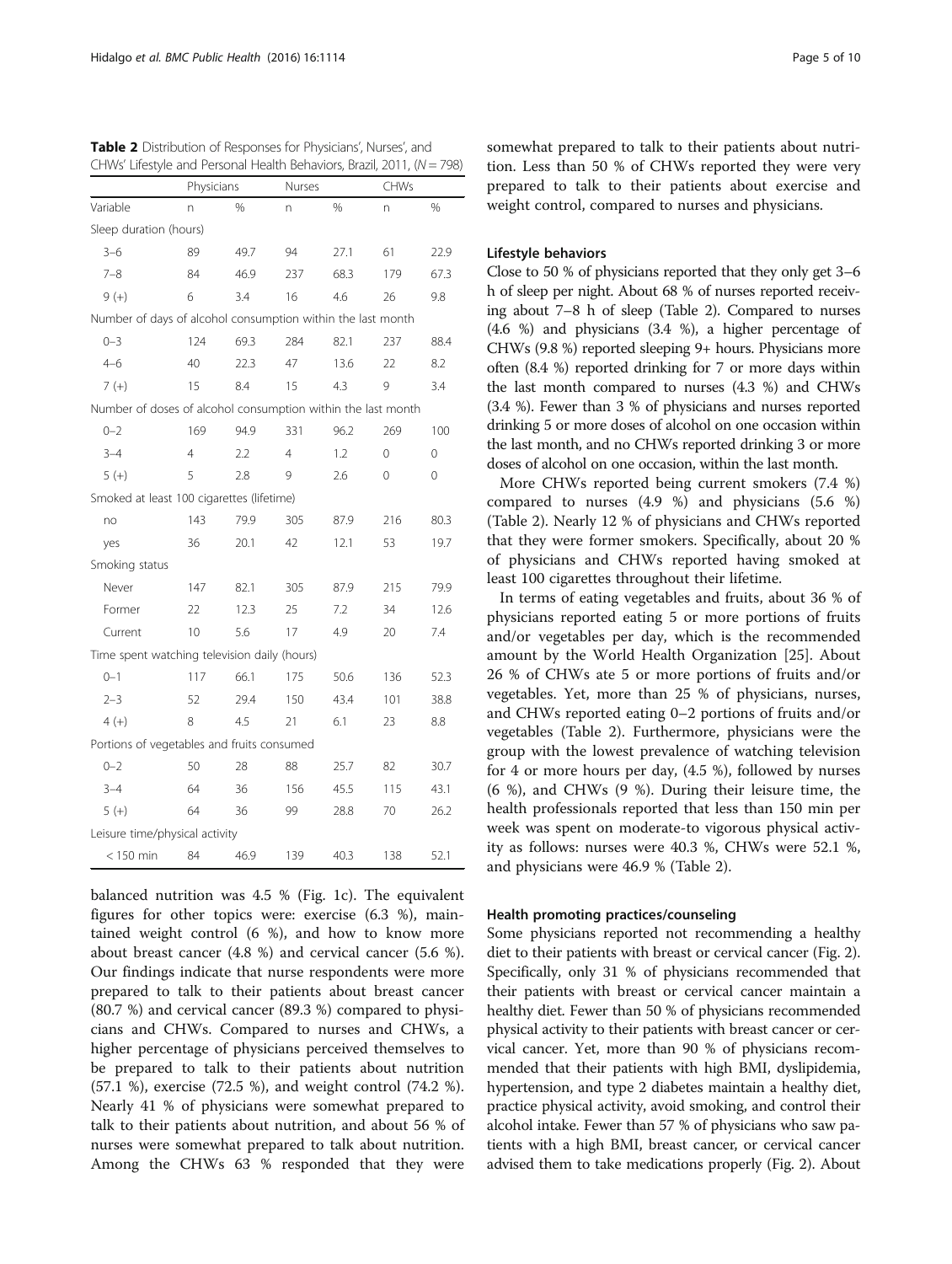<span id="page-5-0"></span>

85 % of physicians advised their patients with hypertension to take medications properly.

As for nurses, 91 % recommended that their patients with dyslipidemia maintain a healthy diet. Only 66 % of nurses recommended that their patients with a high BMI take their medications properly. Breast cancer or cervical cancer patients were the groups least likely to receive recommendations about diet from their nurses. Only 52 % of nurses recommended that their patients with breast or cervical cancer maintain a healthy diet (Fig. [3\)](#page-6-0). More than 90 % of nurses recommended that their patients with high BMI, dyslipidemia, hypertension, and type 2 diabetes actively participate in dieting and physical activity, avoid smoking, and control their alcohol intake.

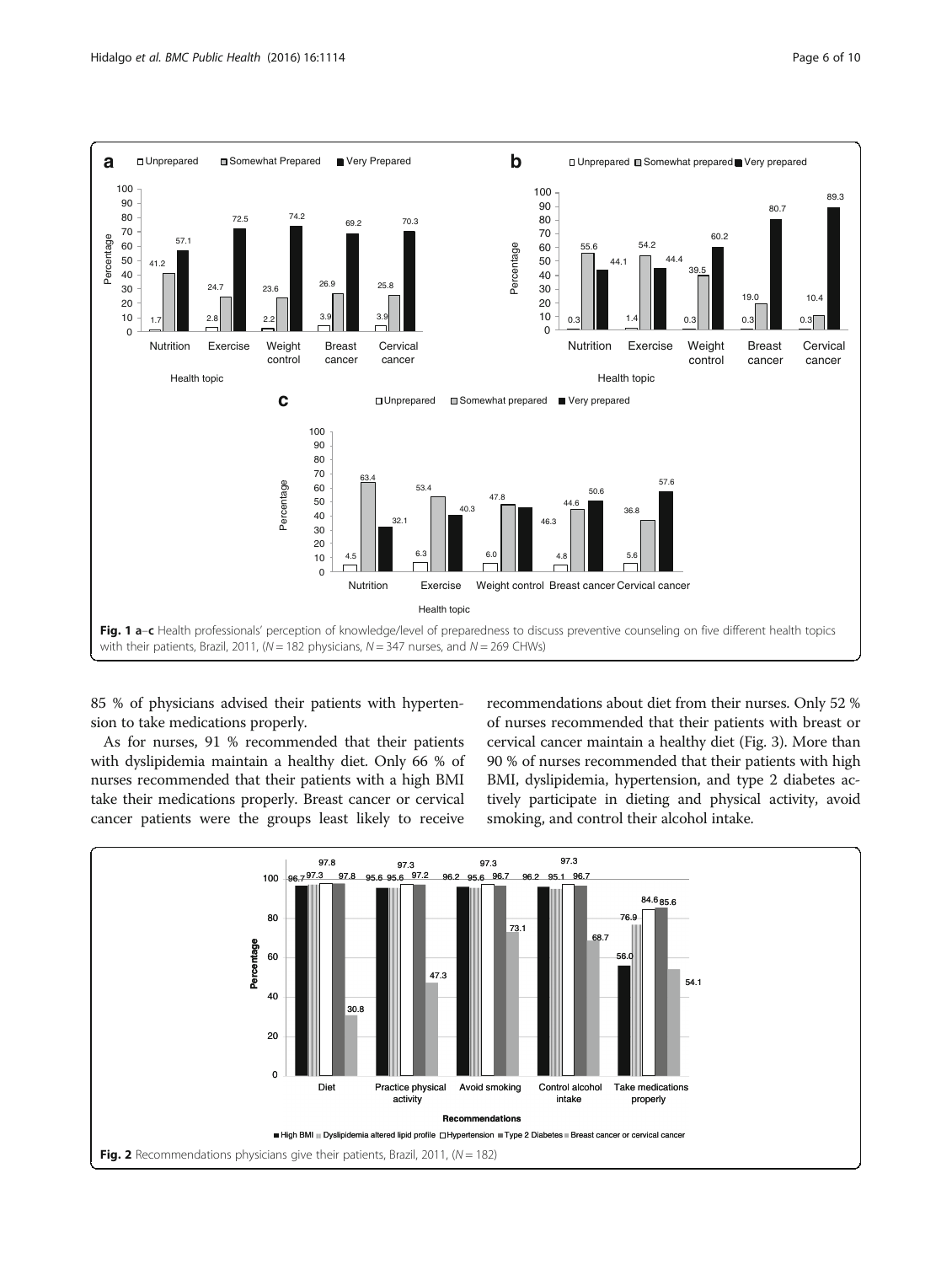<span id="page-6-0"></span>

# **Discussion**

To our knowledge, this study is the first to quantitatively examine the lifestyle and health risk behaviors of physicians, nurses, and community health workers (CHWs) in Brazil. It provides data to measure progress in nationwide initiatives. For example, the Brazilian government embarked on a strategic plan 2011–2022 to address the increasing rates of NCDs. According to the Ministry of Health (2011), the plan's goal is to decrease the premature mortality rates of NCDs for those under the age of 70 by 2 % per year, to decrease obesity prevalence among children and adolescents, and reduce exposure to risk factors such as smoking, alcohol consumption, lack of physical activity, and salt consumption [\[26](#page-9-0)]. "During the development of this national plan, the Brazilian Government took account of the results of evaluation studies of community interventions to promote physical activity, particularly physical activity classes in community settings through programs such as the Academia da Cidade in Recife, Aracaju, and Belo Horizonte" [\[26](#page-9-0)] (page 7). In this sense, information from this nationwide survey among health care professionals of Brazil can help to establish a baseline before specific actions and policies are implemented and encouraged by the government. Yet, the descriptive nature of the analysis in this paper, rather than multivariate correlation analyses, which would have allowed the authors to adjust for socio-demographic variables, limits the reach of the conclusions. For instance, it is difficult to discern if many of the differences between nurses, CHWs, and physicians are due to differences in age and gender versus professional backgrounds.

The results from this study will be used as a baseline to understand health behaviors and counseling among primary health care professionals in Brazil and assess the ambitious national plan for reducing population rates of NCDs. A reasonably high percentage of physicians, nurses, and CHWs do not engage in healthy lifestyle behaviors that impact chronic diseases. Based on current evidence, this suggests that they are less likely to encourage these healthy behaviors in their patients [[2, 5\]](#page-8-0).

Large differences were found between sleep hours reported by the three groups of professionals. More CHWs got  $9(+)$  hours of sleep (close to 10 %) compared to nurses and physicians (about 5 % and 3 %, respectively); this may be due to a higher prevalence of longer shifts among nurses and doctors. In the United States, sleep deprivation, substance abuse, anxiety, and depression are factors contributing to medical error, as well as to higher rates of work-related injuries for medical residents in training [\[7](#page-8-0), [27](#page-9-0)]. Thus, it is important to pay attention to the workload and reduced quality and amount of sleep among medical professionals due to the potential harmful impact this can have on the patients. A main finding from this study was that CHWs had the highest prevalence of currently smoking (7.4 %). This may be due to the fact that CHWs do not necessarily have to work at health care institutions in which there are often bans on smoking within or near the facility.

A specific strength of this study is that it reflects the distribution of CHWs in Brazil in relation to age and gender, decreasing the likelihood of selection bias [[28](#page-9-0), [34](#page-9-0)]. A CHW can be defined as "any health worker carrying out functions related to health care delivery, trained in some way, in the context of the intervention; and having no formal professional or paraprofessional certificated or degreed tertiary education" [[29\]](#page-9-0) (page 3). Because CHWs have less degreed tertiary education compared to nurses and physicians, it is understandable that they may feel unprepared to talk to their patients about how to maintain healthy lifestyles, including nutrition, physical activity, weight control, and counseling on breast and cervical cancers. Breast and cervical cancer are the two most frequent cancer types among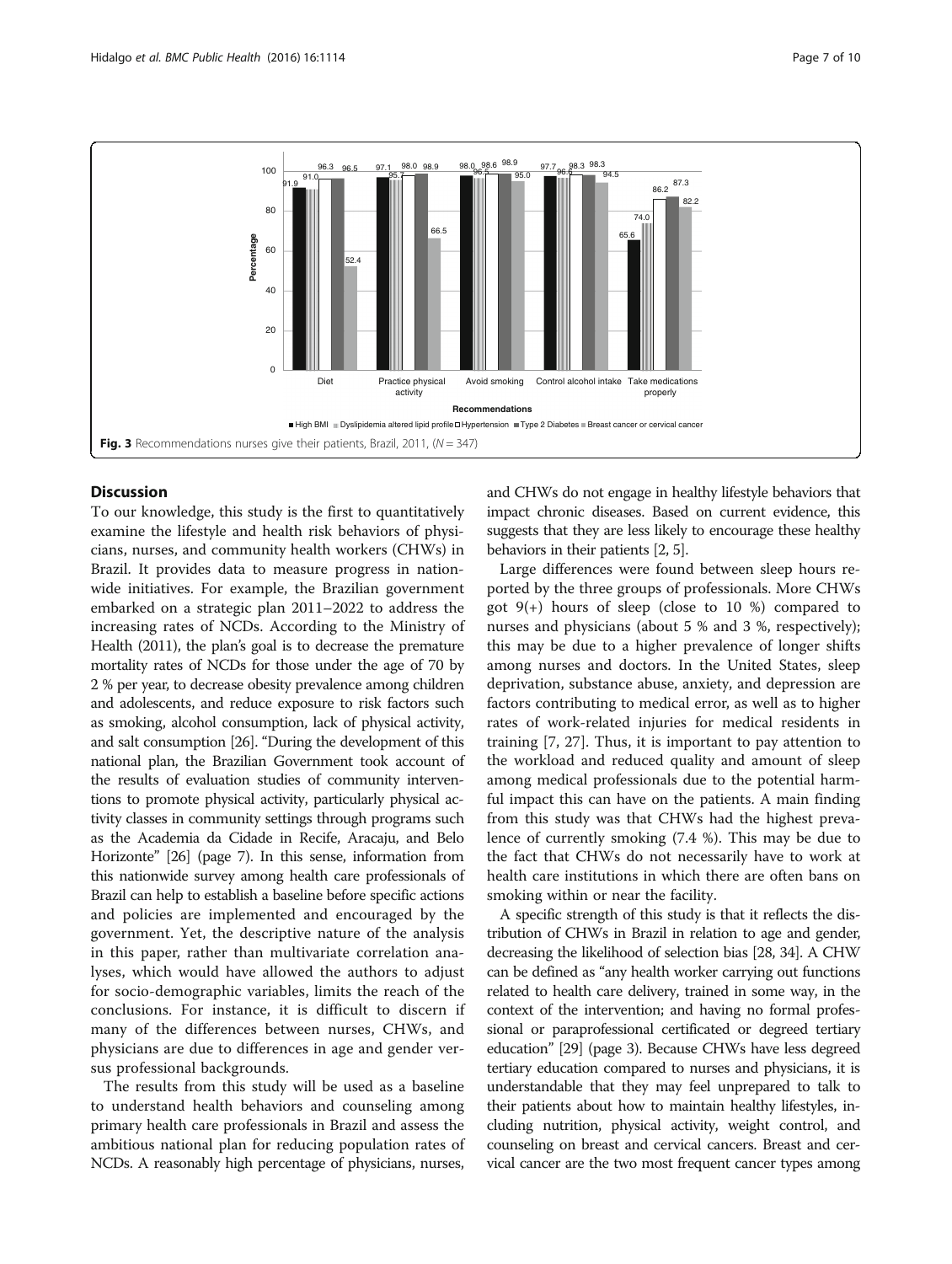women in Brazil [\[30, 31\]](#page-9-0), which justifies their inclusion in this study. A recent paper on cervical cancer prevention published with data from this survey found that although most primary health care units conducted screening, they also used home visits to conduct recruitment and outreach and provided follow-up. More training and information on effective prevention and screening strategies is needed, particularly for CHWs who offer more direct contact with women at the community level [\[31\]](#page-9-0).

Certification and training programs for CHW in Brazil that focus on nutrition and physical activity could be implemented to take full advantage of the universal nature of the health care system and their engagement with community members. Moreover, physicians, nurses, and CHWs would greatly benefit from an exchange of information and knowledge regarding real needs and health concerns of the community. However, a review of 109 articles shows that CHWs and medical providers are rarely trained together, limiting opportunities for exchange of knowledge and skills from diverse sources and perspectives [\[32](#page-9-0)]. In the United States, continuing education workshops help keep health professionals updated on new public health research and ways to better serve patients and increasingly inter-professional learning (IPL) programs are being encouraged at the institutional and academic level so that healthcare students are better prepared to become cross disciplinary professionals [\[33](#page-9-0)]. The results of this study suggest that continuing education workshops and IPL may help increase the percentage of physicians, nurses, and CHWs in Brazil who feel prepared to counsel their patients [\[34](#page-9-0)]. Furthermore, another published article that was completed using the data collected from this same study's questionnaire, found that nearly 40 % of the health professionals in Brazil incorrectly believed ninety minutes of moderate-intensity physical activity per week is the recommended amount for health benefits, when the actual recommended amount by WHO is accumulating 150 min per week of moderate to vigorous-intensity physical activity [[35](#page-9-0)]. This could be part of the government strategy to reduce the incidence of NCD at the national level.

Although cancer was not the main focus of this paper, physicians in this study may not be advising their advanced stage cancer patients to practice physical activity due to a perception that these patients may not have the strength to practice physical activity. Yet, depending on the type of cancer and the stage, physical activity can help a cancer patient. According to the American Cancer Society, research has shown that exercise is not only safe and possible during cancer treatment, but it can improve physical function and quality of life [\[36](#page-9-0)–[38](#page-9-0)]. The only time cancer patients should not practice physical activity is when it causes pain, rapid heart rate, or shortness of breath [\[39\]](#page-9-0).

This study was based on self-report and self-perception data, thus information about socially undesirable behaviors such as smoking and alcohol use may be underreported, limiting the results from this study. The field interviewers interviewed 1,200 respondents, but 400 participants did not respond to all of the questions. A non-monetary reward, such as a fruit basket, for the participants should have been provided for taking the time to answer all the questions, since it could have helped increase the response rate. The distribution of the response rate is not the same within the three health professional groups, which could have also led to response bias, when analyzing the sample in its entirety. The low response rate in this study can be explained by the refusal of health care workers to take time away from their responsibilities and also to answer personal questions about their own lifestyles. Additionally, the survey took approximately 45 min to answer, which is a considerable amount of time for a health practitioner. It is common to have low response rates among health professionals, especially physicians.

It is difficult to determine to what extent health professionals would be willing to admit they are not prepared to counsel their patients on certain topics since most health professionals have an ethical responsibility to stay up-to-date and knowledgeable about best evidencebased practices that can assist their patients. Yet, people are more likely to be honest and open to disclosure when there is greater "social distance," specifically between respondents and their interviewers [[40\]](#page-9-0). A more distant telephone interviewer will have less of a social influence and will less likely elicit either favorable or unfavorable reactions from the respondent. Thus, one advantage of this study is the use of the telephone based survey since more social desirability bias may occur in face-to-face interviews than over the telephone [\[40](#page-9-0)].

In addition, alcohol consumption questions were not specific in the survey, for example, there was no operationalized definition of binge drinking (frequency for which an individual consumes more than three alcoholic beverages in a 4-h period during an average week and dosage effects) [\[1](#page-8-0), [41](#page-9-0), [42](#page-9-0)]. This could have limited our ability to interpret and report the results.

One of the major contributions from this study is that our findings are new and provide current and unique information about health professionals' behaviors in Brazil. There are many studies about medical and nurse student behaviors, but there are few on practicing physicians, nurses, or CHWs. This study also brings to light base line information in regard to health professionals' need to improve their lifestyle behaviors so that they can potentially feel more prepared and equipped to counsel their patients. Additionally, our study's findings can encourage more partnerships and advocacy for changes or improvements in the existing national health policies in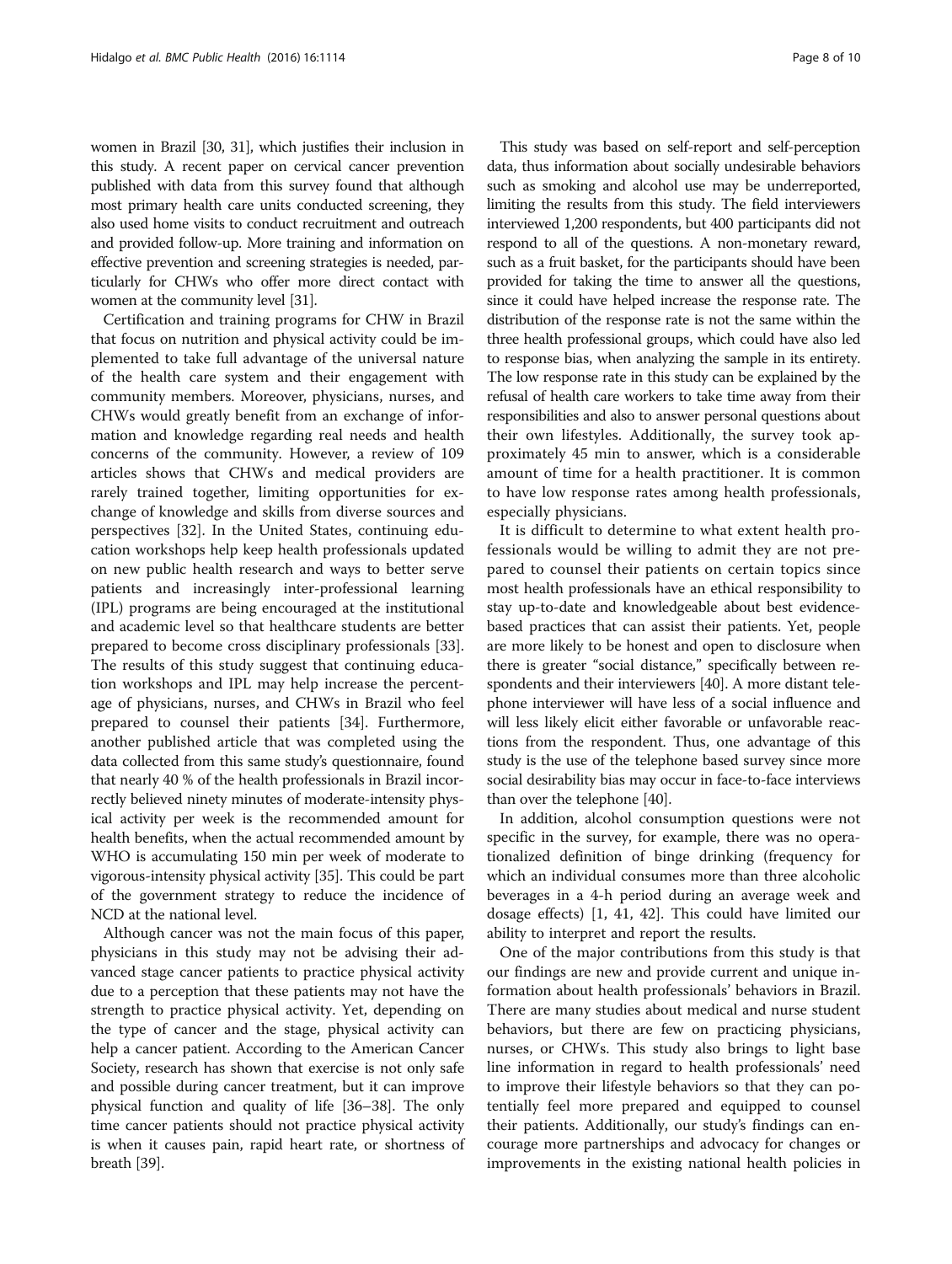<span id="page-8-0"></span>Brazil. Other strengths of this study include the selection of a representative group of health care professionals from all 5 regions of Brazil (North, South, North East, South East, and Central West) and a high response rate (more than 50 %) for nurse and CHW participants.

# Conclusion

During the last 10 years, actions have been taken toward developing and implementing more evidence-based approaches for promoting physical activity and chronic disease prevention in Brazil [\[43](#page-9-0)]. However, there is scant information about evidence-based approaches targeting health professionals, such as physicians, nurses, and CHWs, advising them to engage in health promoting behaviors in Brazil. Health professionals need to understand why individuals make certain decisions about health risk behaviors. Furthermore, physicians, nurses, and CHWs are encouraged to be more proactive in terms of their own risk behaviors. Health professionals' attitudes toward physical activity, smoking, and alcohol abuse counseling may be enhanced through exposure to health promotion practices at the workplace and peer social support as well as by formal training [[34](#page-9-0)]. The highlights of this study include that a high portion of health professionals in Brazil do not engage in healthy lifestyle behaviors and our findings may be used to advocate for improvements in existing national health policies in Brazil. A low percentage of health professionals feel prepared or trained to counsel patients about healthy behaviors, a finding that warrants further investigation and educational interventions.

# Additional files

[Additional file 1:](dx.doi.org/10.1186/s12889-016-3778-2) Project GUIA's physicians and nurses survey and community health workers survey. (ZIP 3240 kb)

[Additional file 2:](dx.doi.org/10.1186/s12889-016-3778-2) International physical activity questionnaire. (PDF 29 kb)

#### Abbreviations

BMI: Body mass index; CHWs: Community health workers; GUIA: Guide for useful interventions for physical activity; IPAQ: International physical activity questionnaire; IPL: Inter-professional learning; NCDs: Non-communicable diseases; SUS: Sistema Único de Saúde

#### Acknowledgements

The authors thank the healthcare participants of the study for their time, and the members of Project GUIA for their contributions. Additionally, we thank Ms. Conny Jasper for her professional writing service. Wellcome Trust Funded Author (P.C. Hallal).

#### Funding

This study was funded through the Centers for Disease Control and Prevention's Prevention Research Centers Program contract grant U48/ DP001903 (Applying Evidence–Physical Activity Recommendations in Brazil). The funds were used to create the surveys, collect the data appropriately, and for all other project related costs.

#### Availability of data and materials

The dataset used for this study will be made available on request to the corresponding author.

#### Authors' contributions

KDH, DCP, and RCB contributed to data analysis, results interpretation, and drafted the manuscript. DCP, FL, MP, AAF, PCH, and EJS contributed to drafting and meticulously revising the manuscript. GIM, FL, and PCH provided guidance on data collection process and background information. MB, LRR, RCB, GOG and remaining authors have thoroughly read, revised, and approved the final manuscript.

#### Competing interests

The authors declare that they have no competing interests.

# Consent for publication

Not applicable.

#### Ethics approval and consent to participate

The study was approved by the Federal University of Pelotas Ethics Committee (#16154) and Washington University is St. Louis, Institutional Review Board. All participants gave their informed consent prior to their inclusion in the study.

#### Author details

<sup>1</sup>JFK Johnson Rehabilitation Institute, JFK Medical Center, Edison, NJ, USA. 2 Postgraduate Program in Epidemiology, Federal University of Pelotas, Pelotas, Brazil. <sup>3</sup>Program in Physical Therapy, School of Medicine, Washington University in St. Louis, St. Louis, MO, USA. <sup>4</sup>Hubert Department of Global Health, Rollins School of Public Health, Emory University, Atlanta, GA, USA. 5 School of Medicine, Department of Health Management and Informatics, University of Missouri, Columbia, MO, USA. <sup>6</sup>Gerontology Department Federal University of Sao Carlos, São Carlos, SP, Brazil. <sup>7</sup>School of Arts, Sciences and Humanities, University of Sao Paulo, Sao Paulo, Brazil. <sup>8</sup>Center of Studies and Research Dr. João Amorim, CEJAM, São Paulo, SP, Brazil. <sup>9</sup>Pan-American Health Organization, Brasilia, Brazil. <sup>10</sup>Prevention Research Center in St. Louis, Washington University in St. Louis, Brown School, St. Louis, MO, USA. <sup>11</sup>School of Medicine, Division of Public Health Sciences and Alvin J. Siteman Cancer Center, Washington University in St. Louis, St. Louis, MO, USA. 12Department of Family Medicine and Public Health, University of California, San Diego, CA, USA. <sup>13</sup>Department of Preventive Medicine, Federal University of São Paulo, São Paulo, Brazil.

# Received: 3 March 2016 Accepted: 15 October 2016 Published online: 24 October 2016

#### References

- 1. Lobelo F, Duperly J, Frank E. Physical activity habits of doctors and medical students influence their counselling practices. Br J Sports Med. 2009;43:89–92. doi:[10.1136/bjsm.2008.055426.](http://dx.doi.org/10.1136/bjsm.2008.055426) Accessed 26 Aug 2014.
- 2. Frank E, Wright EH, Serdula MK, Elon LK, Baldwin G. Personal and professional nutrition-related practices of US female physicians. Am J Clin Nutr. 2002;75:326–32.
- 3. Abramson S, Stein J, Schaufele M, Frates E, Rogan S. Personal exercise habits and counseling practices of primary care physicians: a national survey. Clin J Sport Med. 2000;10:40–8.
- 4. WHO. Global recommendations on physical activity for health. Geneva: World Health Organization; 2010. p. 60. [http://apps.who.int/iris/bitstream/](http://apps.who.int/iris/bitstream/10665/44399/1/9789241599979_eng.pdf) [10665/44399/1/9789241599979\\_eng.pdf](http://apps.who.int/iris/bitstream/10665/44399/1/9789241599979_eng.pdf). Accessed 29 Sept 2014.
- 5. Frank E, Breyan J, Elon L. Physician disclosure of healthy personal behaviors improves credibility and ability to motivate. Arch Fam Med. 2000;9:287–90.
- 6. Frank E, Dresner Y, Shani M, Vinker S. The association between physicians' and patients' preventive health practices. C Can Med Assoc J. 2013;185:649–53. <https://www.ncbi.nlm.nih.gov/pmc/articles/PMC3652935/pdf/1850649.pdf>. Accessed 23 Aug 2015.
- 7. Barger LK, Cade BE, Ayas NT, Cronin JW, Rosner B, Speizer FE, et al. Extended work shifts and the risk of motor vehicle crashes among interns. N Engl J Med. 2005;352:125–34.
- 8. Florindo AA, Hallal PC, de Moura EC, Malta DC. Practice of physical activities and associated factors in adults, Brazil, 2006. Rev Saude Publica. 2009;43:65–73.
- 9. Secretaria de Vigilância em Saúde. Vigitel Brazil 2011. Protective and Risk Factors for Chronic Diseases by Telephone Survey. Ministério da Saúde. 2011. p. 1–132. [http://bvsms.saude.gov.br/bvs/publicacoes/vigitel\\_brasil\\_](http://bvsms.saude.gov.br/bvs/publicacoes/vigitel_brasil_2011_fatores_risco_doencas_cronicas.pdf) [2011\\_fatores\\_risco\\_doencas\\_cronicas.pdf](http://bvsms.saude.gov.br/bvs/publicacoes/vigitel_brasil_2011_fatores_risco_doencas_cronicas.pdf). Accessed 23 Aug 2015.
- 10. Florindo AA, Brownson RC, Mielke GI, Gomes GAO, Parra DC, Siqueira FV, et al. Association of knowledge, preventive counseling and personal health